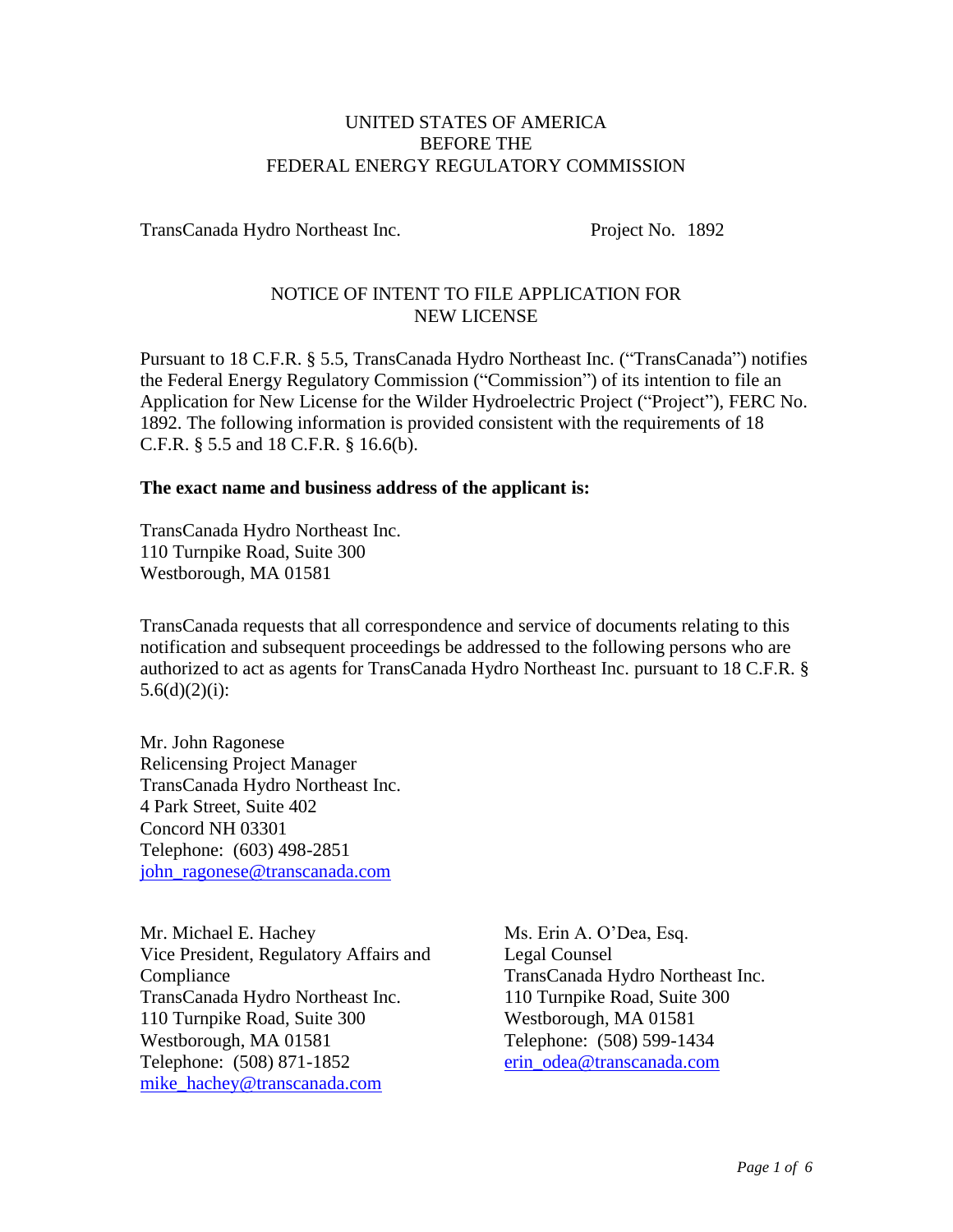### **Project Number:**

Wilder Project, FERC No. 1892.

#### **License Expiration Date:**

The current license for the Project expires on April 30, 2018.

#### **Unequivocal Statement of Intent:**

TransCanada unequivocally declares its intent to file an application for a new power license for the Wilder Project utilizing the Commission's Integrated Licensing Process  $(ILP)$ .

### **Type of Principal Project Works to be Licensed:**

Project works consisting of:

- 1. A concrete gravity dam 59 feet high, comprised of a 232-foot-long non-overflow section and a 526-foot-long spillway section with six tainter gates, four flashboard stanchion bays, and two skimmer gates; and two earthen embankments totaling 580 feet;
- 2. Wilder reservoir, extending 45 miles upstream, having a surface area of 3,100 acres at normal pool elevation of 385 feet msl;
- 3. a powerhouse containing two 16,200-kW generating units, and one 3,200-kW unit;
- 4. transmission interconnection facilities consisting of three generator leads to the 13.8-kV bus;
- 5. fish passage facilities; and
- 6. appurtenant facilities.

#### **Location of the Project:**

The Wilder Project is located on the Connecticut River at river mile 217.4 and extends upstream approximately 46 miles upstream. The dam and powerhouse are approximately l-1/2 miles upstream of the White River and approximately seven miles downstream of the Ompompanoosuc River.

| <b>State or Territory:</b> | New Hampshire and Vermont |  |
|----------------------------|---------------------------|--|
| County:                    | NH - Grafton              |  |
|                            | $VT$ – Orange and Windsor |  |
| Township or nearby town:   | $NH - Lebanon$            |  |
|                            | VT - Hartford             |  |

**The installed capacity of the Project is:** 35,600 kW.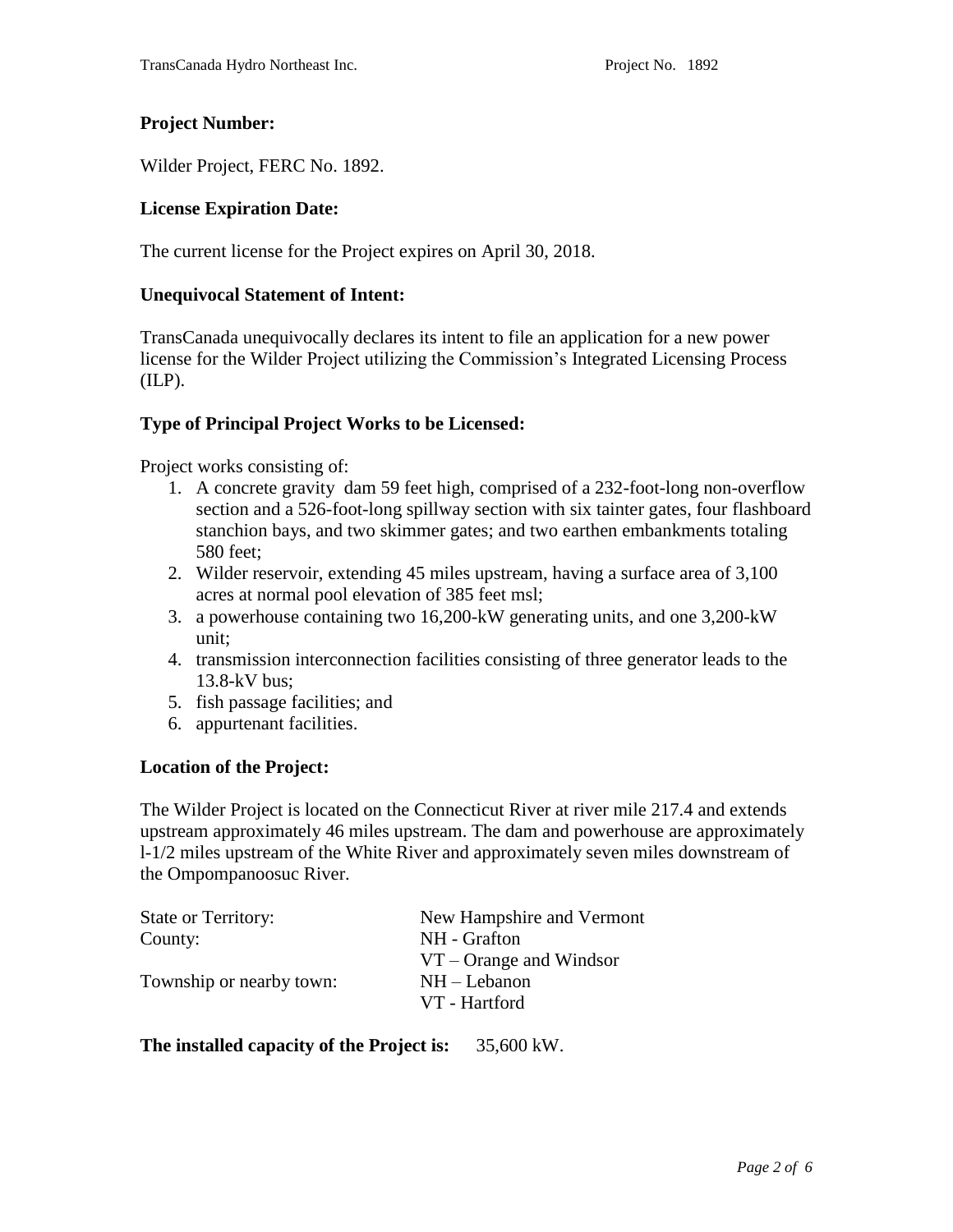## **Names and Mailing Addresses of Entities Listed in 18 C.F.R. § 5.5(b)(8):**

In conformance with 18 C.F.R. § 5.5(c), TransCanada will distribute this Notice of Intent (NOI) to interested parties including federal, state and local agencies, non-federally recognized tribes, non-governmental organizations, and members of the public including abutting property owners.

All of the entities listed below in paragraphs (a) through (h) are included on the Project relicensing interested parties distribution list. TransCanada will distribute this NOI to each of those entities.

Distribution of the NOI will be made by email or by U.S. mail. A Distribution List of all entities identified as interested parties (excluding property abutters for privacy reasons) is attached to the letter transmitting this NOI.

(a) Each county in which any part of the Project is located, and in which any Federal Facility that is used or to be used by the Project is located:

Grafton County Commissioners 3855 Dartmouth College Highway North Haverhill, NH 03774

Orange County 5 Court Street Chelsea, VT 05038

Windsor County Clerk 12 The Green #101 Woodstock, VT 05091

There are no Federal facilities used by the Project.

(b) Each city or town in which any part of the Project is located, and in which any Federal facility that is used or to be used by the Project is located.

City of Lebanon 51 North Park St. Lebanon, NH 03766

Town of Hanover 41 South Main St. Hanover, NH 03755

Town of Lyme PO Box 126 Lyme, NH 03768-0126

Town of Orford 2529 Route 25A Orford, NH 03777

Town of Piermont PO Box 27 Piermont, NH 03779-0027

Town of Haverhill 2975 Dartmouth College Highway North Haverhill, NH 03774

Town of Hartford 171 Bridge St. White River Junction, VT 05001

Town of Norwich PO Box 376 Norwich, VT 05055-0376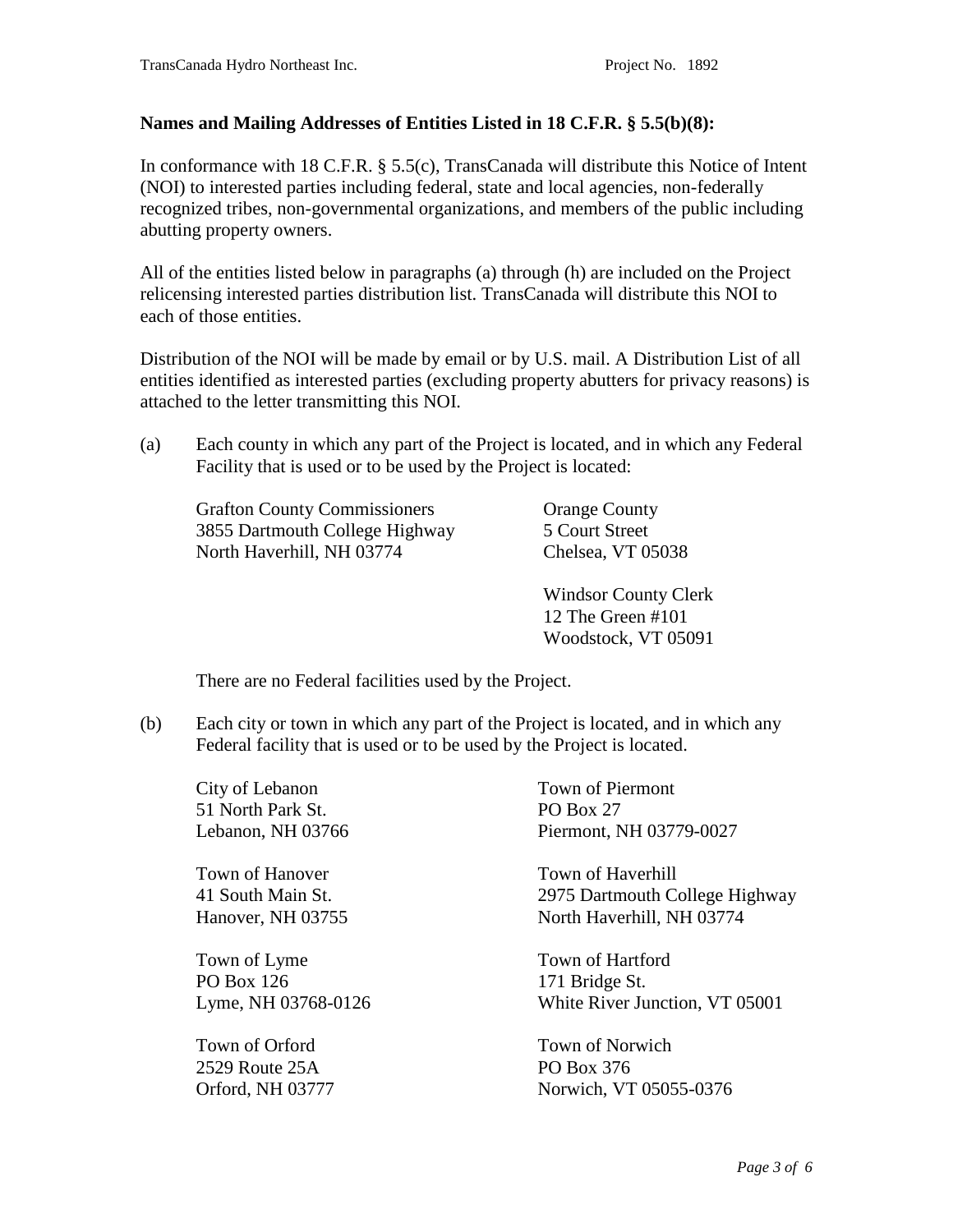| Town of Thetford        | Town of Fairlee           |
|-------------------------|---------------------------|
| PO Box 126              | PO Box 95                 |
| Thetford, VT 05075-0126 | Fairlee, VT 05045-0095    |
| Town of Bradford        | Town of Newbury           |
| PO Box 339              | <b>PO Box 126</b>         |
| Bradford, VT 05033-0339 | S. Newbury, VT 05051-0126 |

There are no Federal facilities used by the Project.

(c) Each city or town that has a population of 5,000 or more people and is located within 15 miles of the existing Project dams:

There are no cities or towns not listed in (b) above that meet these criteria.

(d) Each irrigation district, drainage district, or similar special purpose political subdivision in which any part of the Project is located, and in which any Federal facility that is used or to be used by the Project is located.

There are no irrigation or drainage districts that meet these criteria.

(e) Each irrigation district, drainage district, or similar special purpose political subdivision that owns, operates, maintains, or uses any Project facility or any Federal facility that is or is proposed to be used by the Project.

There are no irrigation or drainage districts that meet these criteria.

(f) Every other political subdivision in the general area of the Project that there is reason to believe would likely be interested in, or affected by this notification.

TransCanada is not aware of other political subdivisions in the general area of the Project; however, there are regional and inter-state commissions enabled by statute or legislation that TransCanada has identified as interested parties on the Project relicensing Distribution List.

(g) Affected Indian Tribes.

There are no federally recognized Indian tribes that would be affected by the Project; however, TransCanada is aware of non-federally recognized tribes and such tribes are identified as interested parties on the Project relicensing Distribution List.

(h) Other Interested Agencies and Parties.

TransCanada has identified numerous federal, state, local governments, resource agencies, organizations and members of the public (including property abutters) and such other interested agencies and parties are identified as interested parties on the Project relicensing Distribution List.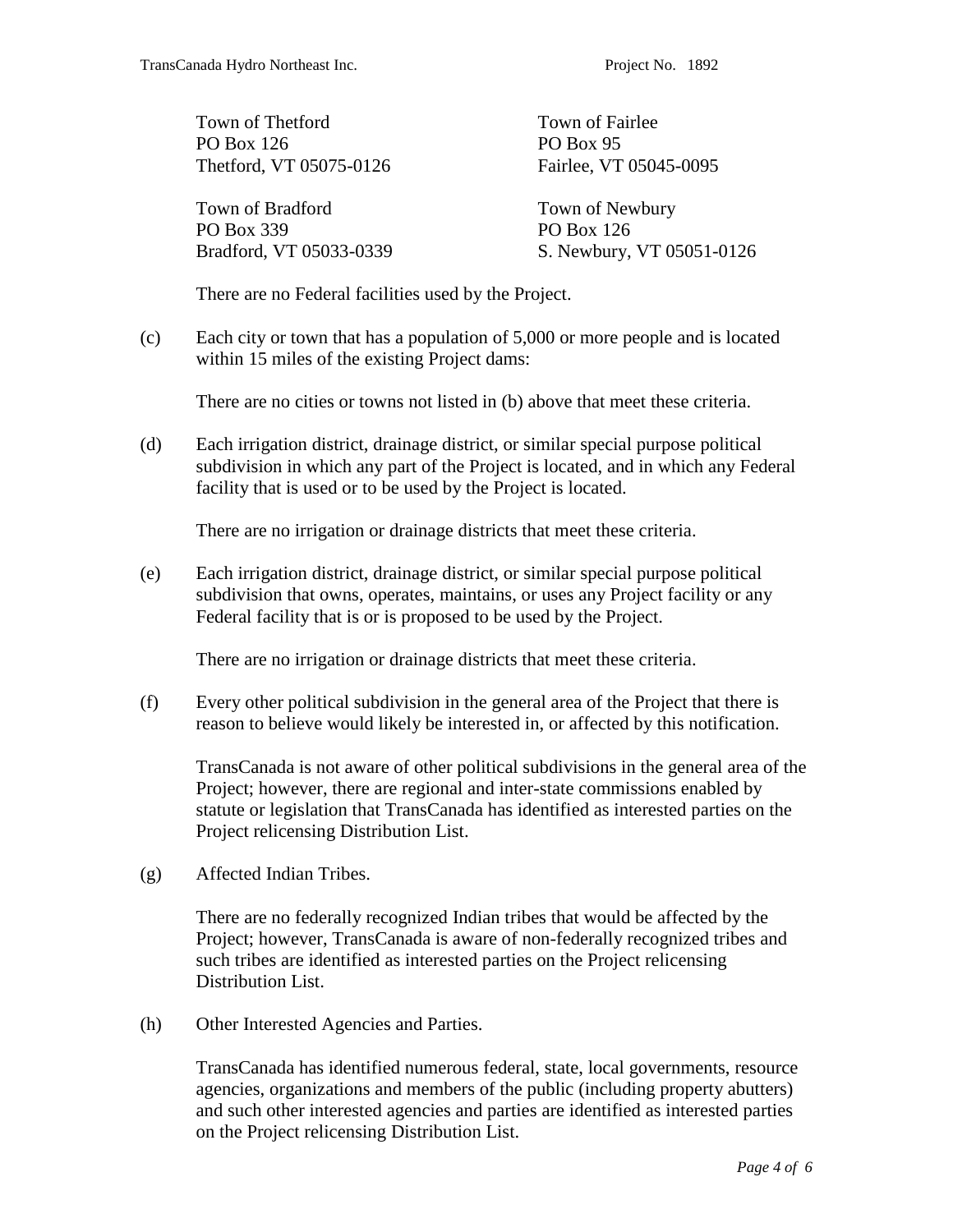## **Readily Accessible, Reviewable and Reproducible Information**

TransCanada will maintain a virtual Public Reference Room through the website [www.transcanada-relicensing.com](http://www.transcanada-relicensing.com/) where copies of the NOI, Pre-Application Document (PAD), PAD supporting materials, unrestricted published studies, Project information, relicensing process schedules and future relicensing documents will be kept.

In addition, a publicly accessible computer terminal with access to the website and public information is located at the TransCanada office located at 2 Killeen Street, North Walpole, New Hampshire. Access to the facility is controlled and requires an escort and advance notice by contacting Mr. John Ragonese at the phone, email, or address below to schedule an appointment to access the computer terminal and review documents.

Paper copies of public reference room information are available (at a reasonable cost of reproduction and postage) by written request to Mr. John Ragonese at the email or mailing address below. A paper copy of the NOI and PAD are also available to the public at the following public libraries located near the Project:

| <b>Town</b>  | <b>Public Library</b>         | <b>Town</b>        | <b>Public Library</b>          |
|--------------|-------------------------------|--------------------|--------------------------------|
| Lebanon NH   | West Lebanon Library          | Hartford VT        | <b>Hartford Library</b>        |
|              | 57 Main Street                |                    | 1587 Maple Street              |
|              | West Lebanon, NH 03784-1614   |                    | PO Box 512                     |
|              | $(603-298-8544)$              |                    | Hartford, VT 05047-0512        |
|              |                               |                    | $(802-296-2568)$               |
| Hanover NH   | Howe Library                  | Norwich VT         | Norwich Public Library         |
|              | 13 South Street               |                    | 368 Main Street                |
|              | Hanover, NH 03755             |                    | Norwich, VT 05055-0290         |
|              | $(603-643-4120)$              |                    | $(802 - 649 - 1184)$           |
| Lyme NH      | Converse Free Library         | Thetford VT        | Latham Memorial Library        |
|              | 38 Union Street               |                    | 16 Library Lane                |
|              | Lyme, NH 03768-9702           |                    | PO Box 240                     |
|              | $(603-795-4622)$              |                    | Thetford, VT 05074-0240        |
|              |                               |                    | $(802 - 785 - 4361)$           |
| Orford NH    | Orford Free Library           | Fairlee VT         | Fairlee Public Library         |
|              | 311 Route 25A                 |                    | 221 US Route 5 North           |
|              | Orford, NH 03777-0186         |                    | PO Box 125                     |
|              | $(603-353-9166)$              |                    | Fairlee, VT 05045-0125         |
|              |                               |                    | $(802 - 333 - 4716)$           |
| Piermont NH  | Piermont Public Library       | <b>Bradford VT</b> | <b>Bradford Public Library</b> |
|              | 130 Route 10                  |                    | 21 South Main Street           |
|              | Piermont, NH 03779-0006       |                    | PO Box 619                     |
|              | $(603-272-4967)$              |                    | Bradford, VT 05033-0619        |
|              |                               |                    | $(802 - 222 - 4536)$           |
| Haverhill NH | Haverhill Library Association | Newbury            | Tenney Memorial Library        |
|              | 67 Court Street               | <b>VT</b>          | 4886 Main Street; PO Box 85    |
|              | Haverhill, NH 03765-0117      |                    | Newbury, VT 05051-0085         |
|              | 603-989-5578                  |                    | $(802 - 866 - 5366)$           |